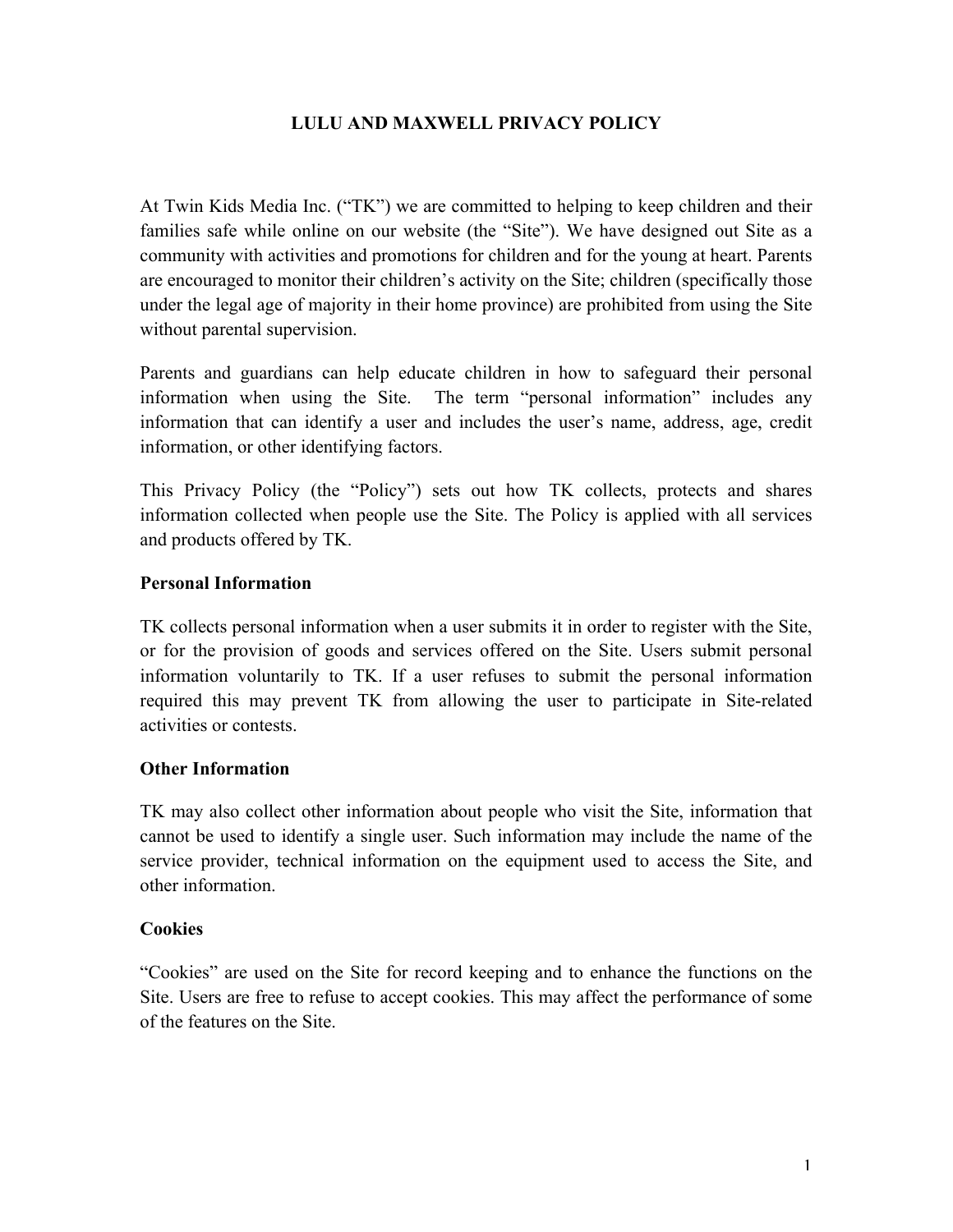# **Use of Personal Information**

If you provide your personal information to us, you are providing implied consent for us to use the personal information for the stated purpose. For example, we will use the personal information to:

- 1. Process orders for good and services and obtain credit information;
	- a. Your information will be used to fill the order and for any related service
- 2. Track customer service response times and satisfaction levels;
- 3. Monitor consumer feedback;
	- a. Consumer comments and suggestions will be complied and recorded and may be attributed or submitted on an anonymous basis. Consumers will not be contacted unless they indicate a willingness to discuss their feedback with TK. We do not contact individuals under the age of majority directly. Only parents or others who indicate that they are over the age of majority will be contacted.
- 4. Participate in contests or other promotions;
	- a. Each contest or promotion will be governed by terms and conditions regarding participation and selection. Please review these terms carefully.
- 5. Participate in newsletters or other periodic notifications; and
	- a. Consumers may indicate their interest in receiving newsletters and other promotions by opt-in to the mailing list request provided. Consumers may opt-out of receiving additional emails at any time by following the instructions contained in each email
- 6. To comply with any legal requirements.

We only share personal information with third parties when necessary to provide the goods or services requested. TK retains personal information for so long as needed to affect the purpose for which the information was provided.

TK has established procedures for the protection of personal information, including measures designed to protect against unauthorized access or disclosure of information. Sensitive information, including passwords, transaction data and credit information is protected by \*. Information is secured on a secure server and protected by a firewall. Access to personal information is strictly controlled.

TK does not sell or otherwise permit personal information collected on the Site to be used by third parties. We may employ third party services to administer the Site or activities promoted on the Site; in such cases the third parties would share the personal information under strict contractual guidelines in keeping with the procedures described in this Policy.